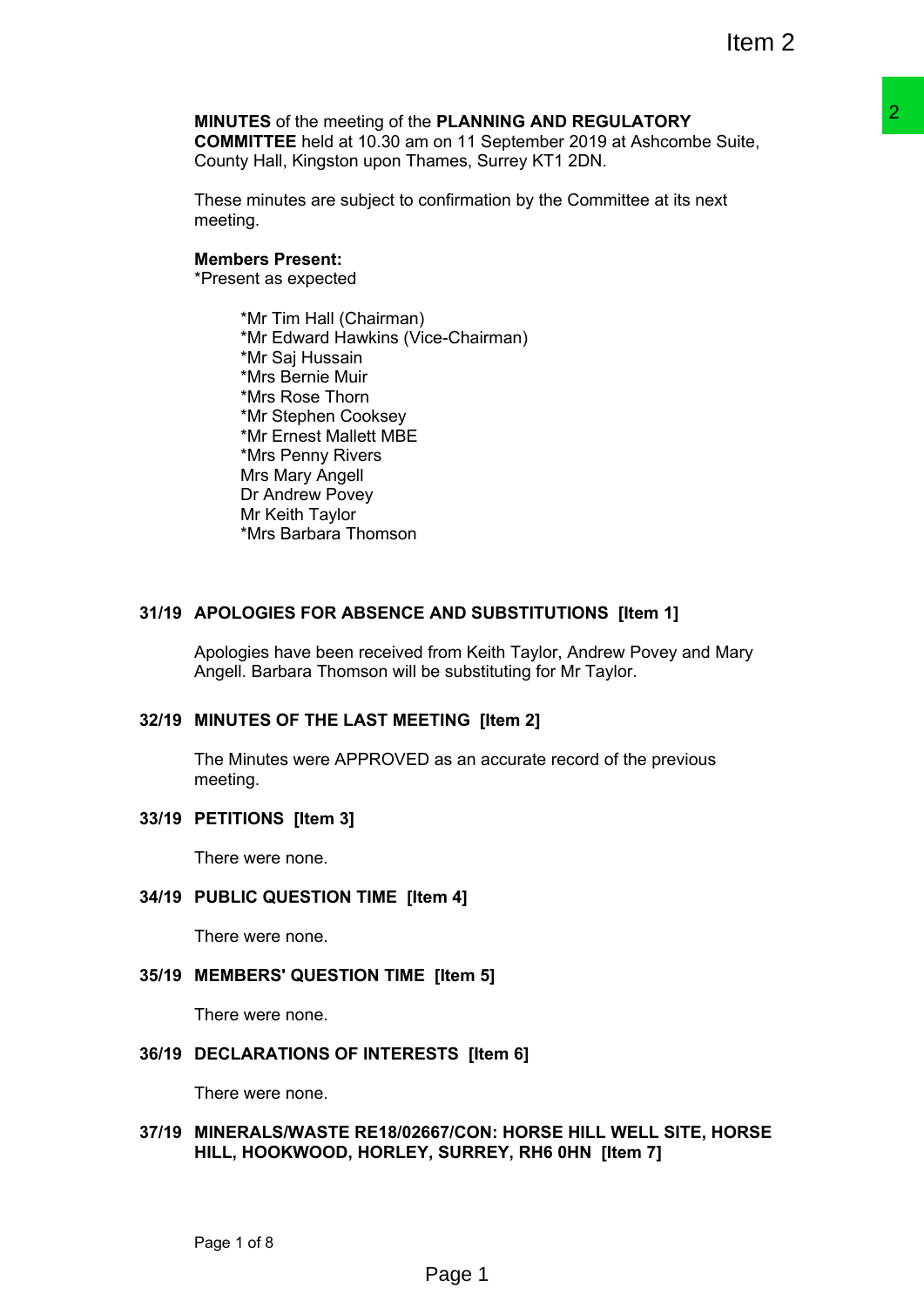## **An update sheet was tabled at the meeting and is attached as Annex 1 to the minutes.**

### **Officers:**

Caroline Smith, Interim Planning Group Manager Stephen Jenkins, Interim Planning Development Manager Duncan Evans, Senior Planning Officer Nancy El-Shatoury, Principal Lawyer Helen Forbes, Lawyer 2<br> **An undate sheet was tabled at the measurements.**<br> **Caroline Smith, Interim Planning Group**<br> **Caroline Smith, Interim Planning Development Jensines interim Planning Development Jensines, heliem Forbes, Samply, Plimchap** 

### **Speakers:**

Mr James Knapp, made representations in objection to the application. The following key points were made:

- Earthquakes are not addressed by the officer's report.
- Suggested HH-1 Borehole drilled through a fault
- Organisations that are responsible for monitoring earthquakes are not taking this matter seriously. Elected representatives therefore need to take this matter seriously.
- Edinburgh University believe if drilling continues earthquakes will continue.
- Earthquakes were triggered by surface activity which is a responsibility of the council.

Mr Julian Everett spoke on behalf of Vicki Elcoate and made representations in objection to the application. The following key points were made:

- Surrey County Council have declared a climate emergency but are considering an application for extracting fossil fuels for 25 years.
- This application is not the change residents want for a sustainable county. The Stephenson High Court judgement on the impact of climate change threw out 'the presumption in favour of oil and gas'.
- The cumulative impact from greenhouse gases is massive and is underrepresented by the applicant.
- Efforts in Surrey for positive initiatives are utterly pointless if this application goes ahead.

Ms Lynette von Kaufmann, made representations in objection to the application. The following key points were made:

- Newdigate resident- there have been around 172 tremors recorded since 1 April 2018.
- Residents have felt 13 of the earthquakes, an earthquake with a magnitude of 3.2 was felt by 1600 people.
- Damage to property has been recorded, mostly crack to walls and brickworks- worried house prices will fall and insurance premiums will go up.
- If oil well activity continues imagine what will happen with earthquakes when more are approved. The decision should be deferred until conditions around things such as having a full 3D seismic survey, traffic light system and ongoing seismic monitoring are put in place.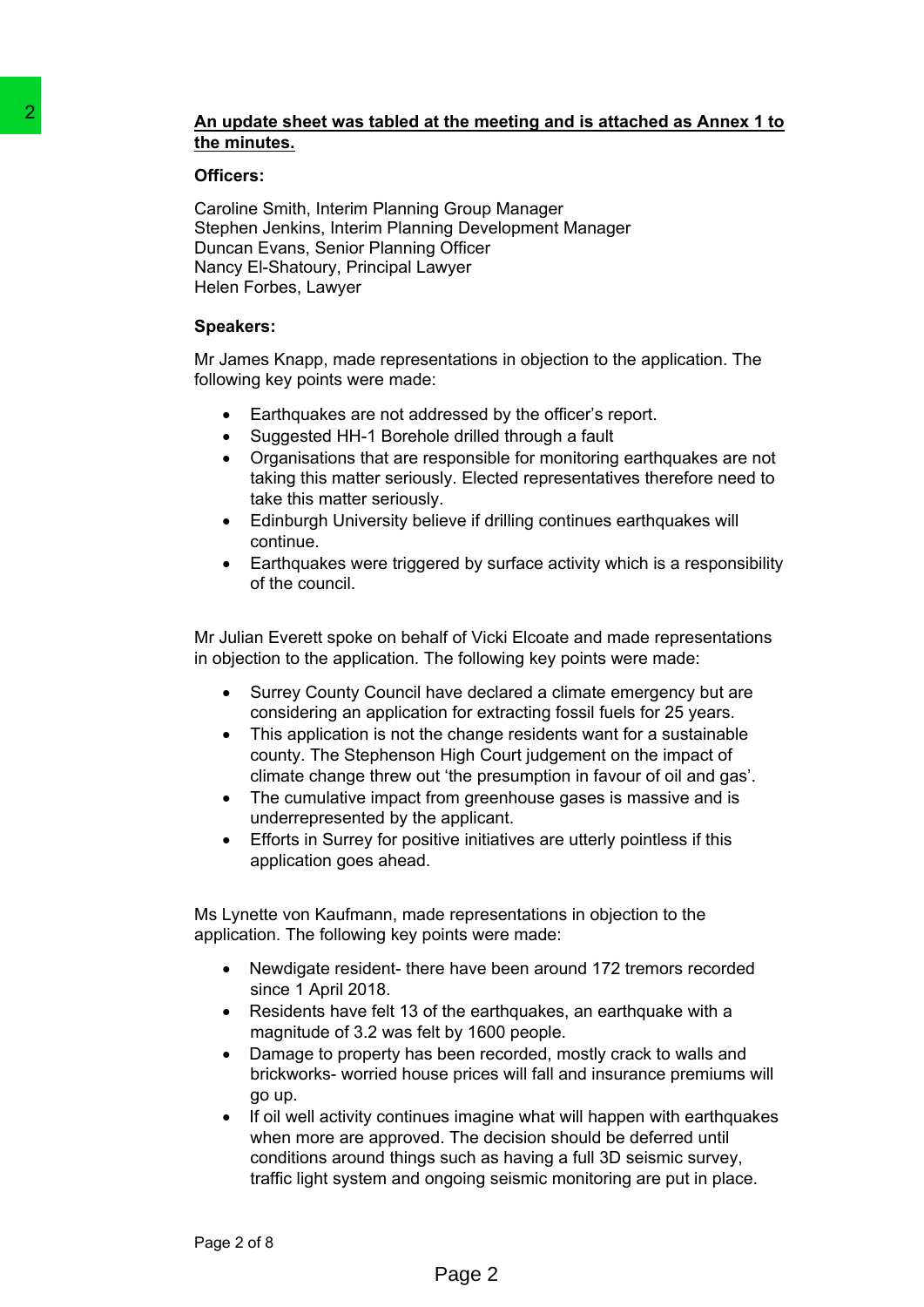Ms Pat Smith, made representations in objection to the application. The following key points were made:

- Have lived in Dorking for over 48 years and have concerns around the conditions.
- Involved in monitoring oil operations at Brockham alongside the council. Concerns around the reliability of the operator and want detailed and precise conditions.
- There should be a pre-commencement condition around the monitoring of methane gases throughout the project and the water reinjection element of the application should be removed.
- There should be a break clause every five years with the application and there should be a condition on community engagement.

Mr Chris Lowe, made representations in objection to the application. The following key points were made:

- Lives within 800 yards from the site- Stephenson case declares key provision within the NPPF illegal- ask council to seek independent legal advice on this matter.
- Council is seeking to reduce emissions but this permission would not be consistent with this policy.
- Assume financial resilience of the applicant but what will what happen if there are issues with the site after the applicant leaves. Applicant should provide a bank bond to the authority.
- Ask that seismic monitors stay in place throughout the duration of the application.

The Applicants, Mr Stephen Sanderson, Mr Matt Cartwight and Agent, Mr Nigel Moore, raised the following key points:

- Presents a viable site in compliance with the Surrey Minerals Plan. Hydrocarbon production will make the UK more resilient for the future and make us less dependent on imports.
- With regards to climate change, it will take time to develop the alternatives to oil and gas. The site will contribute to reducing carbon emissions as activity will be taking place on site. Gas from the site will be converted to electricity and returned to the national grid. 2<br>etions in objection to the application. The<br>etions in objection to the application. The<br>etions at Brockham alongside the<br>ind perations at Brockham alongside the<br>individual modition around the<br>etions at Brockham alongside
- 55% of residents support the proposals at Horse Hill as detailed within the officer's report.
- Three independent scientists have confirmed that earthquakes in the area are not related to activity on site. There have been no objections from statutory consultees.
- A number of residents from the local area are employed by the site and engagement with the local community has accelerated over the years. Will ensure that local community benefit from the economic benefits from the site.

The Local Member, Kay Hammond could not attend the meeting but asked for a statement to be read out by the Chairman on her behalf: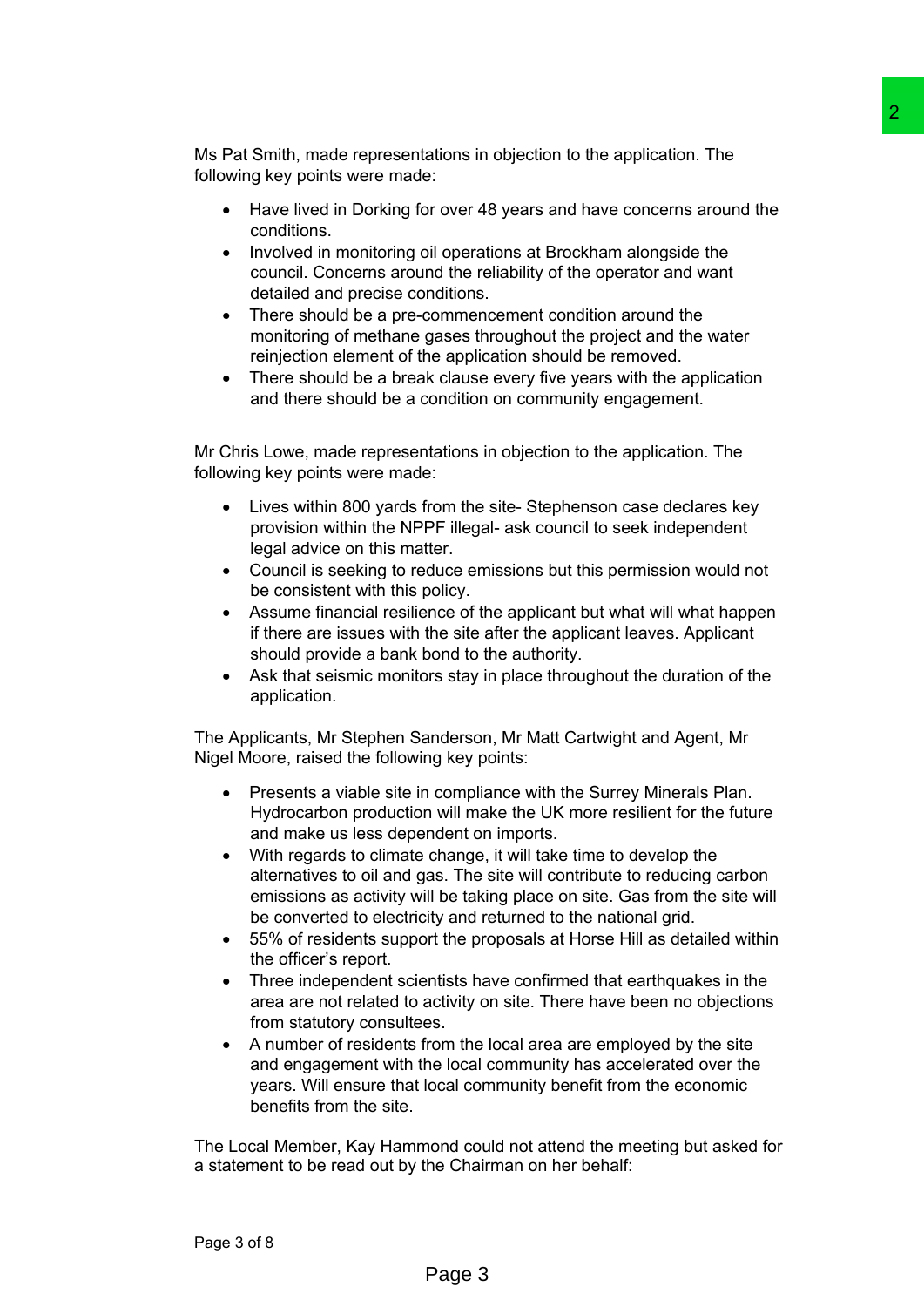*"It has recently become apparent that the financial position of the applicant may be somewhat less than ideal. I agree with the concerns raised by Salfords & Sidlow Parish Council about the finances of the parent company, UK Oil & Gas (UKOG) who now own 85% of the applicant, Horse Hill Developments Ltd (HHDL).*

*UKOG have just bought 35% of HHDL for £12m, financed by cash and ordinary shares plus a £5.5m Convertible Loan. The terms of the Convertible Loan are to issue ordinary shares at a 10% discount to their market price at the time of conversion over the next two years. This is "commonly known a Death Spiral Convertible" Defined in Wikipedia, as the effect it has on the share price is to constantly drive it downwards.* 

*It has been a condition of previous permissions for work at this site that the land must be reinstated and the same is included in summary report for this application. If the financial position of the applicant is as feared and oil extraction rates are less than expected, or if a negative event occurs, the applicant may find it nigh on impossible to meet the costs of any environmental reinstatement conditions. It must be remembered that the environmental impact of a negative event may extend well beyond the boundaries of the site and incur considerable extra expense to rectify.* 24<br>
This recently becomes appear that that that the time that that<br>
may be somewhat less than ideal. I ago<br>
Saffords & Saflow Parski Council about<br>
DeV Oil & Gas (UKOG) who now own 55<br>
DKOG have just bought 35% of HHDL<br>
U

*Salfords & Sidlow Parish Council wrote to explain the reasons for this concern and why it is essential for a Bond to make sure funds are in place to pay any costs of meeting the conditions if permission is granted for any further operations this site. The value of any bond should consider the time scale of this site, and be adequate for the full reinstatement of the site at any time within the next 25 years.*

*Paragraph 205e of the NPPF (National Planning Policy Framework) says 'Bonds or other financial guarantees to underpin planning conditions should only be sought in exceptional circumstances'. I would respectfully suggest that there is good reason to believe such exceptional circumstances may exist here.*

*When the financial position has been independently scrutinized, a fully informed decision can be made as to whether permission should be granted and if a bond is required as a condition. Failure of the applicant to reinstate the site would leave an environmental "Black Hole' in the green belt.*

*The County Council must make their decision on all the relevant information and, at the moment much of the financial information is not clear. I therefore would ask the Committee to defer the decision on this application until the financial position of the applicant has been clearly established.*

*A commercial organization must not be allowed to play roulette with the environment when there is a clear and considerable risk that the County, and ultimately Surrey's tax payers will have to pick up the bill".* 

The Vice-Chairman of the County Council, Helyn Clack, made the following points:

• There should be a condition in the application that earthquakes in the area are monitored by the applicant. Residents would be supportive of this condition.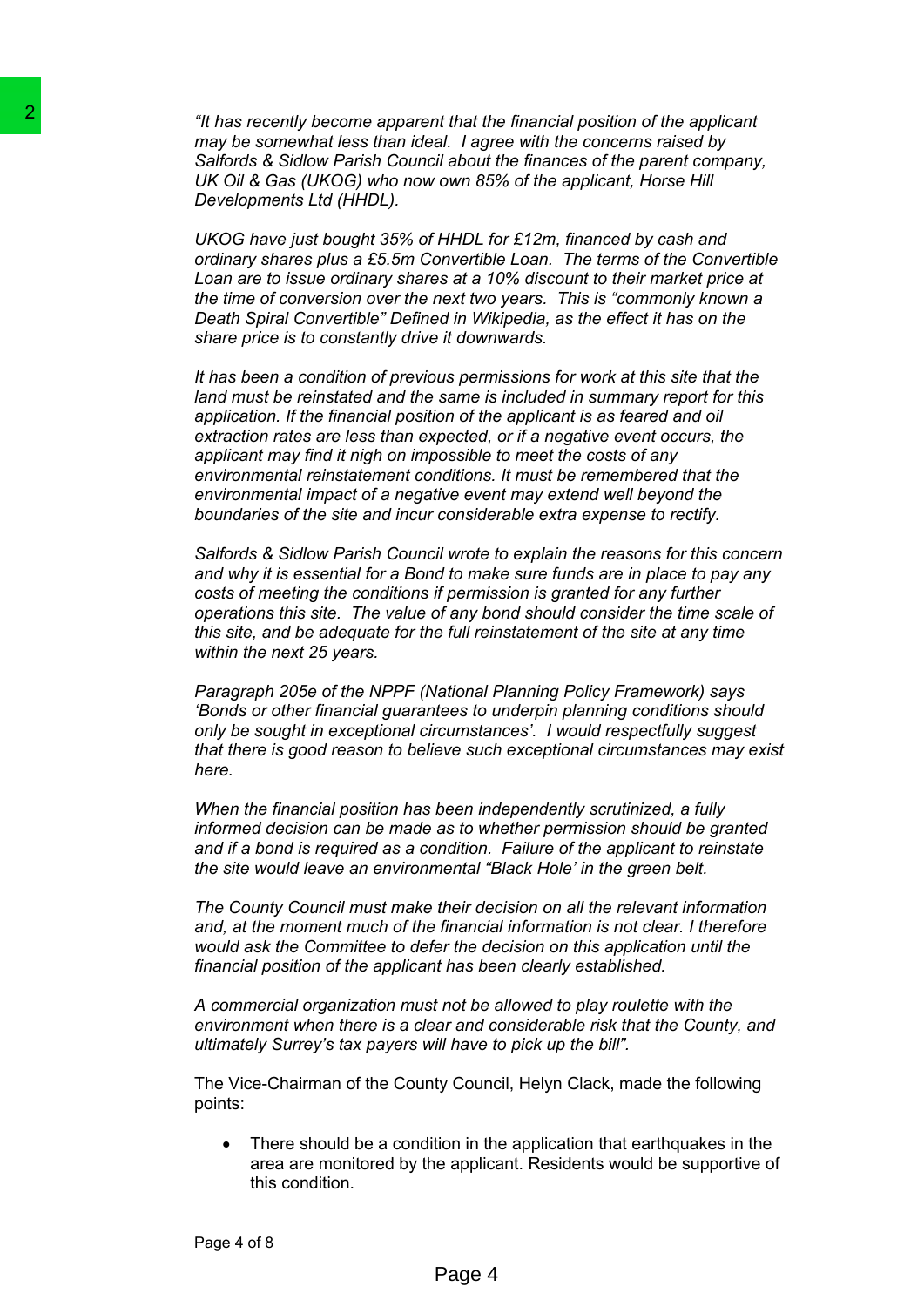• It is frightening for residents that seismology is not being addressed.

### **Key points raised during the discussion:**

- 1. The Chairman confirmed that the committee visited the Horse Hill Well Site on 05 September 2019 (6 committee members attended and 1 substitute member attended).
- 2. The report was introduced by the Senior Planning Officer who updated the committee on the application.
- 3. A member of the committee asked for clarity around the concerns raised by residents on earthquakes. It was explained by officers that planning practice guidance states which regulators are responsible for the various elements of hydrocarbon development. The County Planning Authority grants planning permission for use of the land but the responsibility for assessing risks with earthquakes sits with the Oil and Gas Authority (OGA). lents that seismology is not being addressed.<br>
discussion:<br>
discussion:<br>
discussion:<br>
discussion:<br>
discussion:<br>
discussion:<br>
discussion:<br>
2019 (6 committee wished the Horse Hill Well<br>
2019 (6 committee members attended and
- 4. The Interim Planning Development Manager explained that a workshop had been set up by the OGA which included expert geologists from the British Geological Survey. It was concluded that there was no link between the earthquakes and the activity taking place at Horse Hill. It was explained that the OGA has the powers to stop, monitor and control seismic activity.
- 5. A member queried if the committee had the power to include a recommendation in the report around seismic activity. The Interim Planning Development Manager explained that because seismic activity fell outside the remit of the planning authority it would be difficult to impose a recommendation on this. It was added that the oil and gas industry was heavily regulated and that there were a number of bodies (OGA, EA, HSE) in place to monitor this development.
- 6. There was a discussion around securing a bond from the applicant to ensure the site is fully restored after the 25 year period and if this could be included within the application conditions. It was explained by officers that the financial capacity of the company was considered by the OGA and it would be unreasonable to ask for a bond without valid reasons.
- 7. It was confirmed that comments from Reigate and Banstead Borough Council had not been received and they had been chased several times for this. Comments from Mole Valley District Council had been responded to within the main body of the report.
- 8. During the meeting there was a lengthy discussion around the council's recent climate emergency declaration and whether this application was in line with this new policy. The Interim Planning Development Manager stated that the application being considered by the committee had to be determined in accordance with the development plan and current government policy.
- 9. With regards to the Stephenson case, the county lawyers present at the meeting made the following statement, "The Court found that the consultation exercise undertaken prior to revising the National Planning Policy Framework to add paragraph 209(a) relating to shale fracking was unlawful because;
	- (1) the Secretary of State was not undertaking the consultation at a formative stage;
	- (2) he had no intention of changing his mind about the substance of the policy; and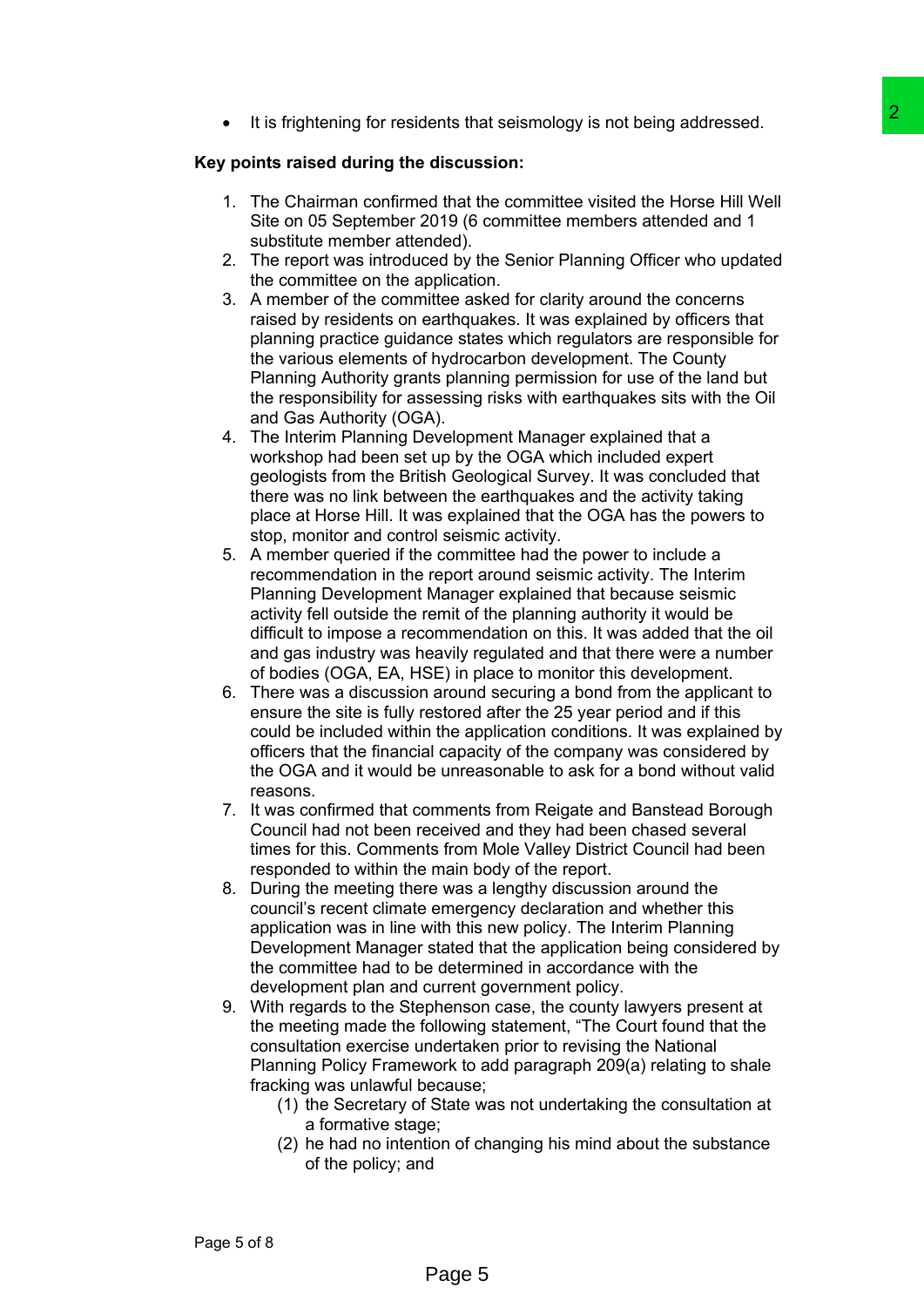(3) he had failed to take into account scientific evidence put forward by the claimant bearing upon a key element of the evidence base for the proposed policy and its relationship to climate change effects."

The paragraph had provided:

"Mineral Planning Authorities should recognise the benefits of onshore oil and gas development, including unconventional hydrocarbons, for the security of energy supplies and supporting the transition to a low-carbon economy; and put in place policies to facilitate their exploration and extraction

Paragraph 209 a was subsequently quashed. The rest of the revised NPPF remains in place including the remainder of paragraph 209 relating to oil, gas and coal exploration and extraction. A written Ministerial Statement made to the Commons and the Lords in May 2019 confirms:

For the avoidance of doubt the remainder of the National Planning Policy Framework policies and, in particular, Chapter 17 on 'Facilitating the Sustainable Use of Minerals' remain unchanged and extant. For the purposes of the National Planning Policy Framework, hydrocarbon development (including unconventional oil and gas) are considered to be a mineral resource.

Specific policy on the planning considerations associated with their development is set out at paragraphs 203-205 and the remainder of 209 of the National Planning Policy Framework. In particular, paragraph 204(a) of the National Planning Policy Framework states that planning policies should "provide for the extraction of mineral resources of local and national importance" with paragraph 205 stating that "[w]hen determining planning applications, great weight should be given to the benefits of mineral extraction, including to the economy.

In addition, the Written Ministerial Statements of 16th September 2015 on 'Shale Gas and Oil Policy' and 17th May 2018 on 'Planning and Energy Policy' also remain unchanged and extant. The Written Ministerial Statements sit alongside the National Planning Policy Framework. Planning Practice Guidance is also unaffected by the ruling. This suite of policies and guidance remain material considerations in plan making and decision taking for hydrocarbon development and they should be afforded appropriate weighting as determined by the decision maker." (3) he had failed to take into<br>
forward by the claiment b<br>
forward by the claiment b<br>
evidence base for the pro-<br>
climate change effects."<br>
The paragraph had provided:<br>
"Mineral Planning Authorities<br>
shore oil and gas deve

- 10. There was another short discussion around earthquakes and the concerns of local residents. The Interim Planning Development Manager restated that there was no evidence that the Horse Hill site was contributing to these. The British Geological Survey (BGS) confirm that seismic activity in the area is naturally occurring.
- 11. A member of the committee reminded members that reaching zero net carbon emissions by 2050 was a target and that it would take time to reach this target. In the meantime hydrocarbons were vital to the national fuel supply.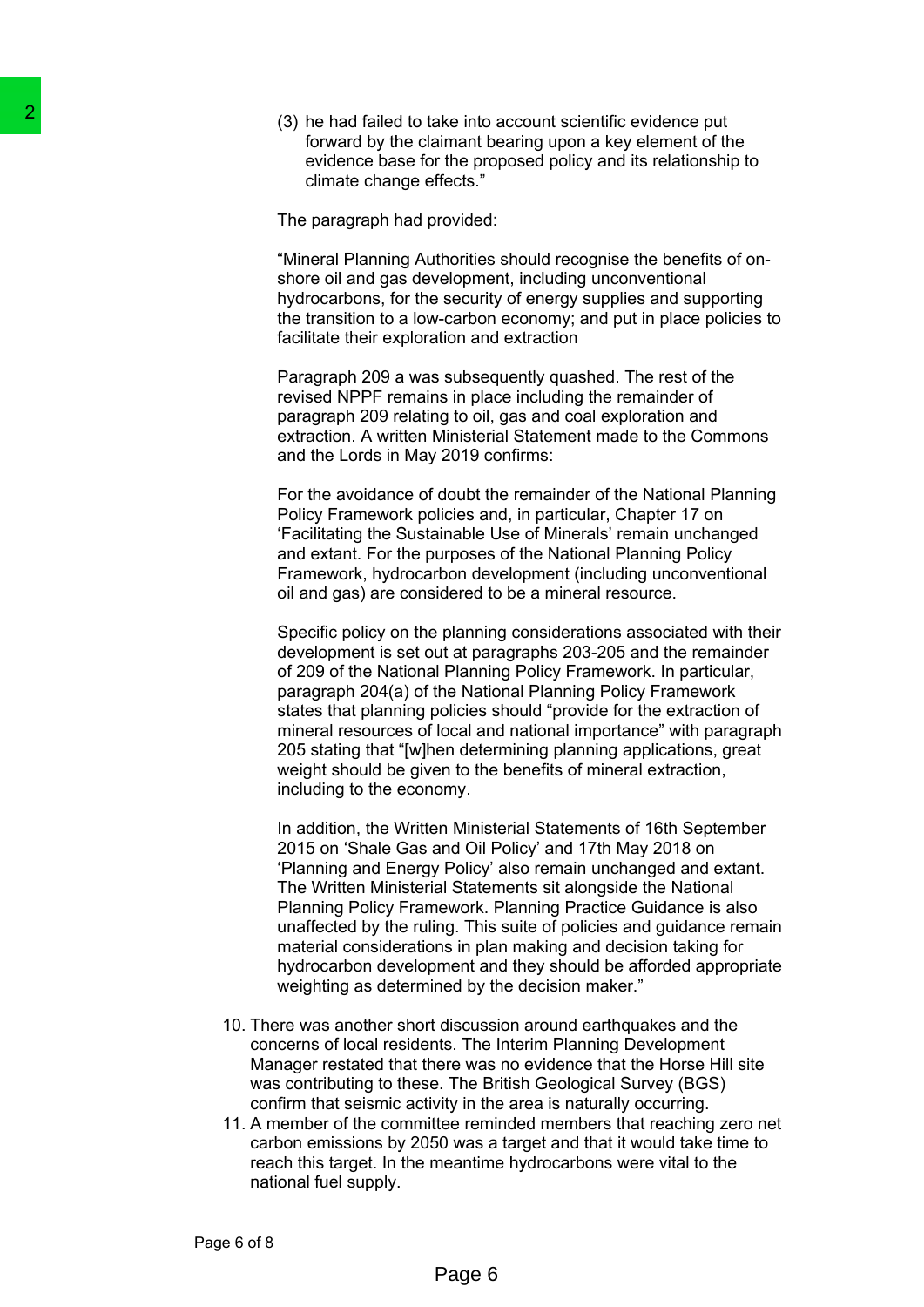- 
- 12. A member of the committee raised queries in respect of water environment and ecology issues. The Senior Planning Officer confirmed that no objections had been received from technical consultees on these matters subject to recommended conditions where necessary.
- 13. A member of the committee stated that hydrocarbons were a requirement for western society especially with the high standard of living we have. It was important the country produces its own hydrocarbons rather than relying on imports which increase carbon emissions. It was important the committee stay within their powers, if the committee go outside their remit there is a chance the applicant will appeal and costs will be incurred against the authority.
- 14. Officers confirmed that the conditions pertaining to the permission if granted would be reviewed automatically after 15 years by the County Planning Authority.
- 15. A member of the committee sought to defer the application on the grounds that further information needed to be sought from the OGA on earthquakes in the area. The Interim Planning Group Manager reminded members that the issue of earthquakes fell outside the authority's remit and the committee needed to be confident that all other agencies in respect of the application were doing their jobs.
- 16. A committee member reminded colleagues that the applicant could appeal any deferral on grounds of non-determination which would mean an inspector would make decisions in respect of the application.
- 17. Mr. Cooksey proposed a motion to defer the application on grounds that further information was required from the OGA on earthquakes in the area. This was seconded by Ms Rivers. There was two votes for and seven votes against. The motion was therefore lost.
- 18. The Chairman moved the recommendation to permit the application subject to the conditions and informatives listed on pages 74-85 of the report and the amended conditions and reasons in the update sheet including an additional informative encouraging community engagement and for the applicant to monitor seismic activity on the site. There were seven votes for and two votes against. Therefore the application was permitted. ifte related queries in respect of water<br>user significanties and the propertic of water<br>through the Berliot Planning Officer<br>gives any issues. The Senior Planning Officer<br>discns had been received from technical<br>itites atla

# **RESOLVED:**

That planning application **RE18/02667/CON** is **PERMITTED** subject to the conditions and informatives listed on pages 74-85 of the report and the amended conditions and reasons in the update sheet including the following two informatives,

- a. That the applicant is advised that regular community engagement in respect of this site be undertaken (recommended by the Planning and Regulatory Committee), and may include the setting up of a local liaison group, which would provide a forum for discussing operational issues between the operator, the County Council (as Planning Authority), interested parties and representatives of the local community.
- b. That the Planning and Regulatory Committee has advised that the applicant liaises with the British Geological Survey to ensure that earthquake monitoring continues, by providing funding if necessary.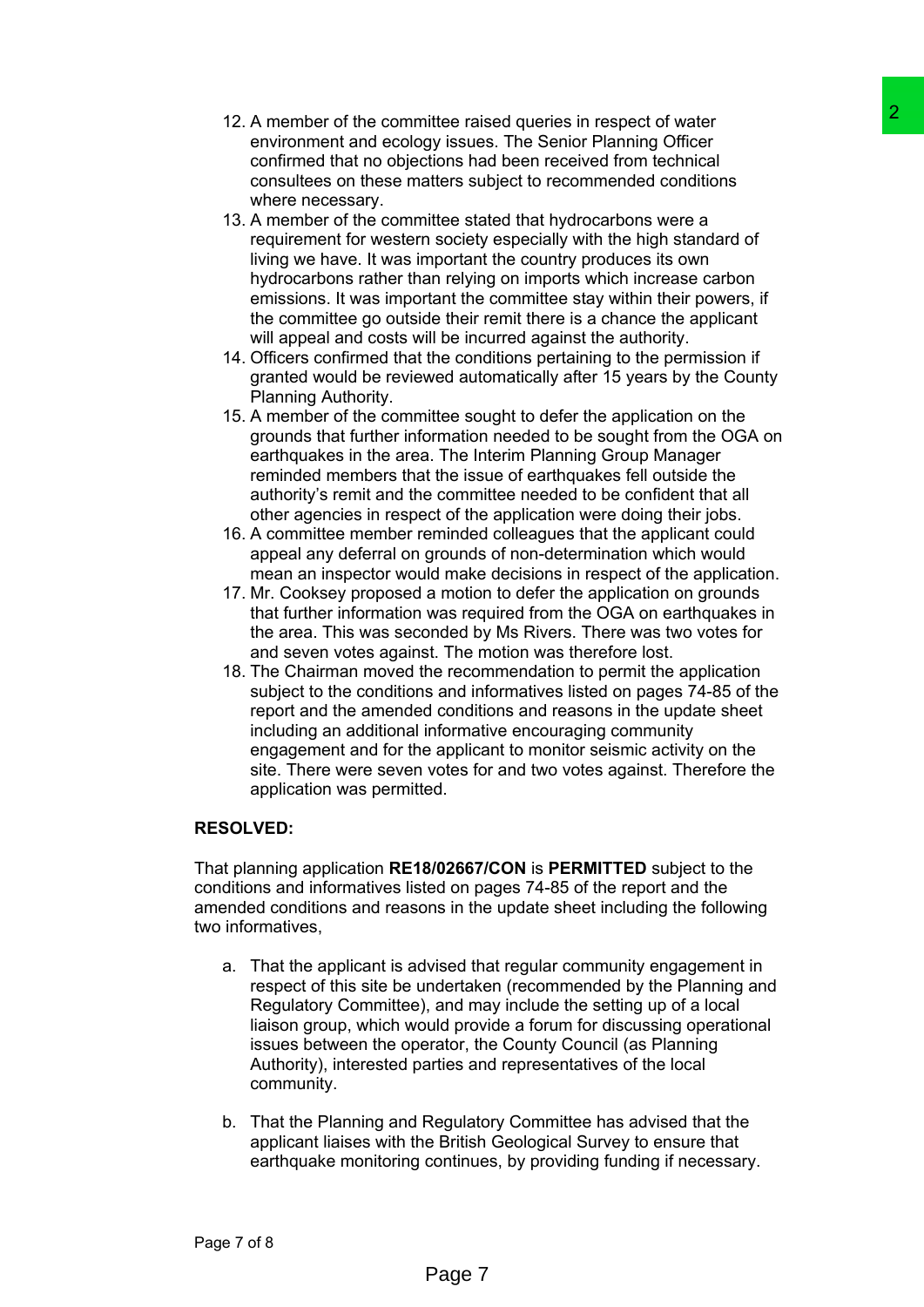The operator is advised that they share this monitoring data with all the regulatory authorities involved with this site. The operator is advised that the<br>the regulatory authorities involved<br>38/19 DATE OF NEXT MEETING [Item 8]<br>The date of the next meeting was noted.<br>Meeting closed at 12:16pm<br>Page 8 of 8

# **38/19 DATE OF NEXT MEETING [Item 8]**

The date of the next meeting was noted.

Meeting closed at 12:16pm

**Chairman**

**\_\_\_\_\_\_\_\_\_\_\_\_\_\_\_\_\_\_\_\_\_\_\_\_\_**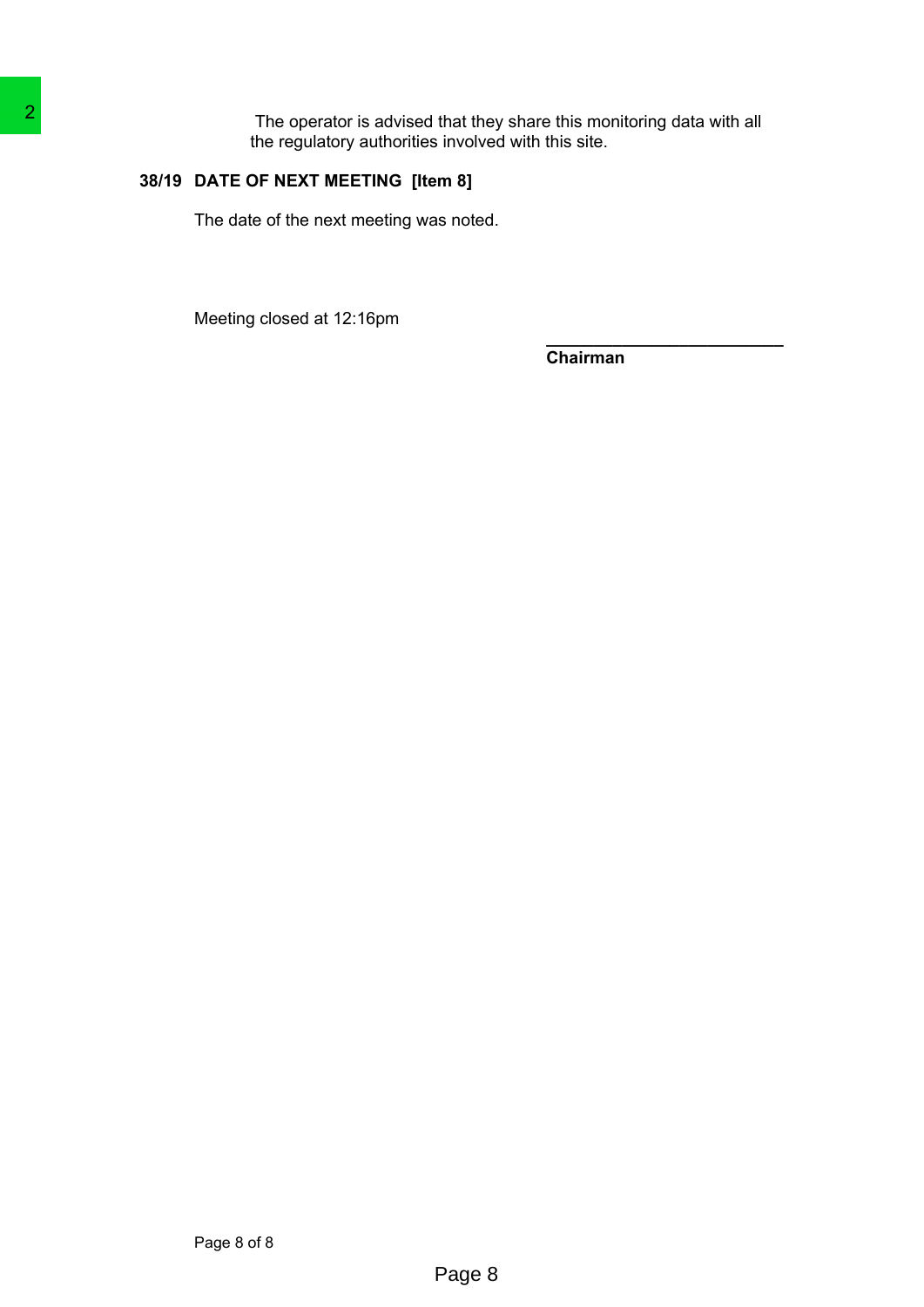**Planning & Regulatory Committee 11 September 2019 Item No 7**

# **UPDATE SHEET**

#### **MINERALS/WASTE RE18/02667/CON Horse Hill Well Site, Horse Hill, Hookwood, Horley, Surrey RH6 0HN**

**Retention and extension of an existing well site, HH1 and HH2 wells, and vehicular access to allow: the drilling of four new hydrocarbon wells and one water reinjection well; the construction of a process and storage area and tanker loading facility; new boundary fencing; well maintenance workovers and sidetrack drilling; and ancillary development enabling the production of hydrocarbons from six wells, for a period of 25 years.**

*Please note the Committee Report should be amended / corrected as follows:*

### **CONSULTATIONS AND PUBLICITY**

#### *Parish/Town Council and Amenity Groups*

#### Paragraph 77

**The Weald Action Group** - additional comments have been received in respect of: climate change; need; fracking; acidisation and cumulative impacts. Comments have also been made, questioning the adequacy of the conditions with regard to controlling the above issues.

#### *Additional responses from local Councillors*

The local Member Cllr Kay Hammond has raised concerns regarding the financial position of the applicant and recommends that a bond is in place to re-instate the site.

#### *Officer comment*

The Oil and Gas Authority (OGA) regulates the licensing of the exploration and development of hydrocarbon resources, through production consents and development programme approvals, and for every operator the OGA examines the operator's competency, their financial viability and financial capacity.

Comments have also been raised by Cllr Helyn Clack (neighbouring division) forwarding comments from local residents and groups asking for further conditions over the development, taking into account climate change and seismicity. A response has been received from Cllr Lesley Bushnell, raising concerns in respect of earthquakes, attaching an online petition with 292 signatures.

#### *Officer comment*

The officer's report is very comprehensive in addressing the need for this production stage of hydrocarbon development and takes into account climate change. Para.159 of the report concludes that the '*Government makes it clear that oil and gas remains an important part of the UK's energy mix. Policies recognise the continuing importance of fossil fuels but aim to manage reliance on them, their potential environmental effects and the risks associated with security of supply. While the Government manages the transition to a low carbon energy mix this will mean that oil and gas remain key elements of the energy system for years to come (especially for transport and heating). Based on the UK Governments current policy, it is also recognised that the proposed development would not be in conflict with the Government's climate change agenda.'* Minute Item 37/19<br>
<u>Hem No 7</u><br>
<u>Hem No 7</u><br> **Example 12**<br> **Example 12**<br> **Example 12**<br> **Example 12**<br> **Example 12**<br> **Example 12**<br> **Example 12**<br> **Example 12**<br> **Example 12**<br> **Example 12**<br> **Example 12**<br> **Example 12**<br> **Example 12**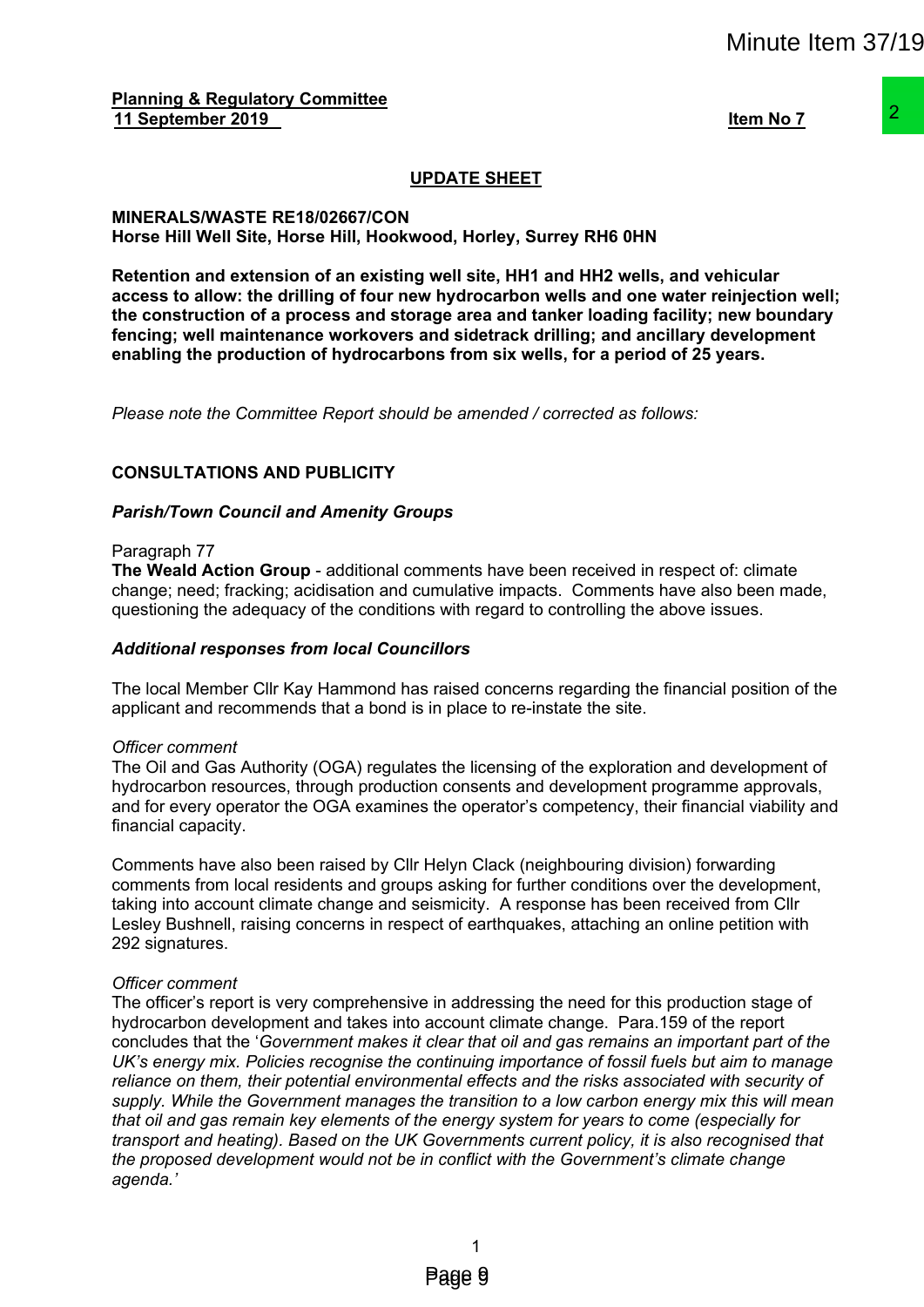Planning conditions need to meet certain tests, the Government policy states '*planning conditions should be kept to a minimum and only imposed where they are necessary, relevant to planning and to the development to be permitted, enforceable, precise and reasonable in all other respects under planning*'.

A condition suggesting a break in the development for a review to assess whether oil production is still required would not accord with the above planning tests. The condition is not necessary, nor enforceable or reasonable in the context of the development plan. There is currently no planning policy to support such a planning condition or restriction on the development.

A condition relating to seismicity and earthquakes is outside the controls of planning, therefore again not meeting the above tests. The area is currently being monitored by the British Geological Survey (BGS), who has deployed additional surface seismic sensors across the area to help provide an independent assessment of the seismicity. As a result of this monitoring, independent reports have concluded that there is no link between the seismicity recorded in the area and the hydrocarbon exploration, as such these events are concluded to be naturally occurring, and are not induced by human activities. It would therefore be unreasonable to restrict the operations of the applicant on this basis. In addition, the role of controlling induced seismicity falls to the Oil and Gas Authority (OGA), and they have they powers to enforce operators to monitor seismicity and stop development, as they have done in Lancashire. However, I will reiterate that the hydrocarbon development proposed at Horse Hill is not unconventional and does not involve hydraulic fracturing, therefore is not comparable to the hydrocarbon development taking place in Lancashire. **2**<br>conditions should be keed to a milimum and only in<br>planning and to the detecto a milimum and only in<br>planning and to the detector and its determent to the permitted.<br>A condition suggesting a break in the development<br>is

### *Summary of publicity undertaken and key issues raised by the public*

Paragraphs 81 to 83 (*amended number of representations with additional text)*

The total number of written representations is 1667, with 726 objecting, 921 in support, with 20 making comments. One petition with 438 signatures was received, raising concerns about earthquakes.

### **NEED FOR HYDROCARBON DEVELOPMENT**

#### Paragraph 134 (*is replaced* a*s follows, amendment in bold*)

The Local Parish Council Salfords and Sidlow have objected to the application on the grounds the application does **not** meet climate change targets and the policy tests of the NPPF following the high court ruling striking out paragraph 209 (a) supporting oil and gas development. Therefore the local planning authority should consider reasonable and recent scientific evidence in relation to climate change and CO2 and methane emissions.

### **CONCLUSION**

### Paragraph 434 (*is replaced as follows, amendment in bold*)

The activity associated with constructing operation at the beginning and end of the development and undertaking drilling production would give rise to some temporary impact on amenity especially when considering the rural nature of the locality. Nevertheless, mineral working is a temporary activity, albeit covering a 25 year period. The concerns of local residents are acknowledged and have been carefully considered. **Having had regard to the environmental information contained in the Environmental Statement, national and development plan policy, consultee views and concerns raised by local residents objecting to the proposal, and taking into account need, Officers consider that, subject to the imposition of conditions, together with controls through other regulatory regimes, the development would not give rise to unacceptable environmental or amenity impacts and the development is consistent with the NPPF and the development plan, the application may therefore be permitted.**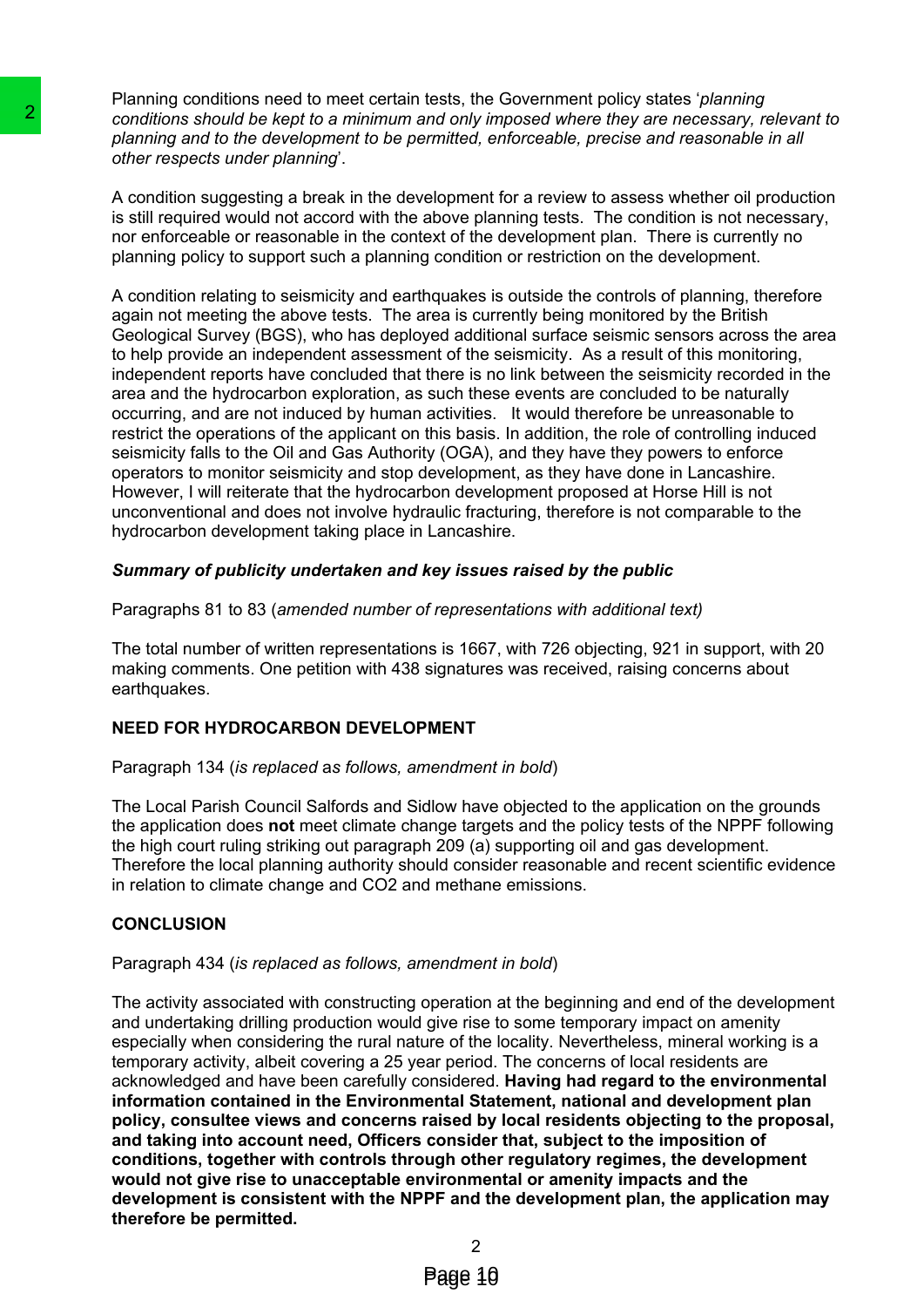#### **RECOMMENDATION**

*(Insert the following text before the conditions)*

### **IMPORTANT CONDITION NUMBERS 8, 11, 16, 19, 24 MUST BE DISCHARGED PRIOR TO THE COMMENCEMENT OF THE DEVELOPMENT**

### **CONDITIONS**

*Conditions to be replaced as follows (amendments in bold):*

#### **Time Limits**

#### **Condition 4**

The development hereby permitted shall cease no later than 25 years from the date of the implementation of the planning permission referred to in Condition 3 above or the depletion of the reservoir, whichever is the sooner. All buildings, plant and machinery (both fixed and otherwise) and any engineering works connected therewith, on or related to the application site (including any hard surface constructed for any purpose), shall be removed from the application site and the site shall be fully restored to a condition suitable for agriculture and woodland in accordance with the details set out in Condition **29**. Notwithstanding this, any plant or equipment required to make the site safe in accordance with the OGA requirements at the time and agreed with the County Planning Authority, may remain in position.

#### **Condition 5**

Prior written notification of the date of commencement for each phase of development works **(Phases 1-5 as described at Section 3 of the Planning Statement and Environmental Report ), including workovers and sidetracks**, hereby approved shall be sent in writing to the County Planning Authority not less than seven days before such commencement.

#### **Noise**

#### **Condition 11**

Prior to the commencement of the development hereby permitted a noise monitoring plan (NMP) shall be submitted to and approved in writing by the County Planning Authority (CPA), taking into account the noise limits set in Conditions **12 and 13**. The NMP shall include a methodology for undertaking noise surveys, with the results of the monitoring reported to the CPA within 14 days of monitoring. Should the site fail to comply with the noise limits, within 14 days of any breach of the noise limits, the applicant shall submit a scheme for the approval in writing **by the CPA** to attenuate noise levels to the required level which shall be implemented within 7 days of the CPA issuing approval for the scheme, or the source of noise shall cease until such a scheme is in place.

#### **Ecology & Biodiversity**

#### **Condition 30**

Twelve months prior to the decommissioning and restoration of the application site, a detailed Landscape and Ecology Management **Plan (LEMP)** shall be submitted for the approval in writing of the County Planning Authority, which shall take into account the survey mentioned **undertaken in accordance with Condition 27** above and that in the survey season prior to restoration, the species surveys, i.e. badgers, reptiles and great crested newts are repeated to ensure the restoration takes account of the requirements of these species. In addition a programme for the implementation of the restoration, monitoring and aftercare provision for the enhancement of biodiversity (biodiversity net gain) focusing on native species and the results of the pre-commencement ecological surveys, whilst taking into account the use of the land for agricultural grassland and woodland. **The LEMP shall be implemented as approved.** ions)<br>
11, 16, 19, 24 MUST BE DISCHARGED PRIOR TO<br>
20 OPMENT<br>
20 OPMENT<br>
20 OPMENT<br>
20 OPMENT<br>
20 OPMENT<br>
20 OPMENT and machine proton the date of the<br>
11 of the constrained to income the constrained to the application<br>
2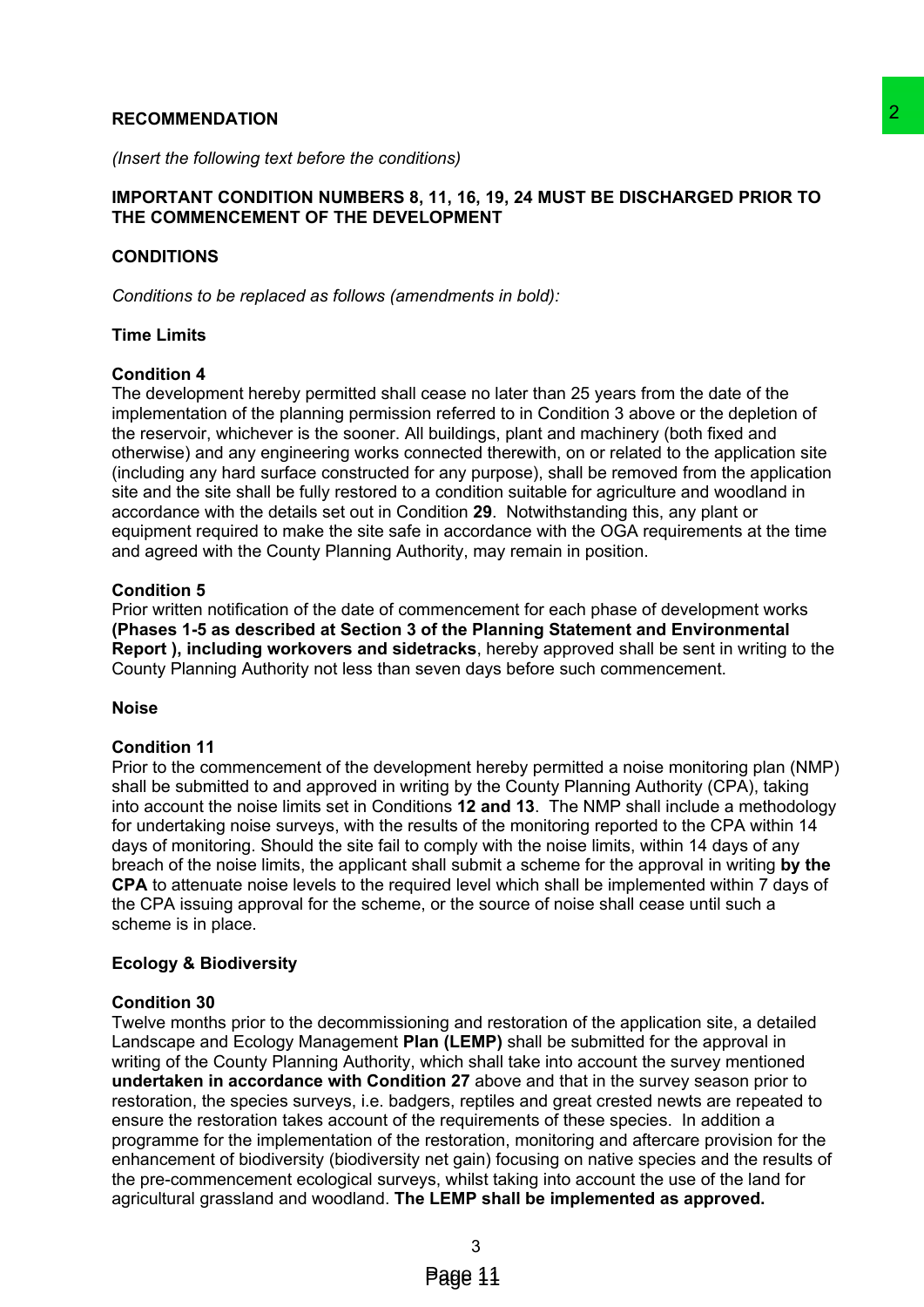**Reasons** (amending reasons replacing the original)

#### **Reason 2**

To ensure that site operatives are conversant with the terms of the planning permission in the interests of the local environment and amenity to accord with Surrey Minerals Plan Core Strategy Development Plan Document 2011 Policy MC14.

### **Reason 6**

To enable the County Planning Authority to exercise planning control over the operation so as to minimise the impact on local amenity to comply with Surrey Minerals Plan 2011 Policy MC14.

### **Reason 8**

In order that the development should not prejudice highway safety nor cause inconvenience to other highway users, in accordance with Polices MC15 of the Surrey Minerals Plan Core Strategy 2011; and the Reigate and Banstead Core Strategy 2014 Policy CS17 and saved Policy Mo5 and Policy Mo6 of the Reigate and Banstead Local Plan 2005. *The imposition of a pre-commencement condition is recommended by the County Highways Authority to secure the submission of a revised and updated Transport and Traffic Management Plan to safeguard the environment and local amenity in terms of traffic and highways, in accordance with the development plan policies.* **Passion 2**<br>
To ensure that site operatives are conversant with To ensure that site operatives are conversant with the<br>
Interests of the local environment and amently to accompany interests of the local environment and ame

### **Reason 11**

To ensure minimum disturbance and avoid nuisance to the locality to comply with the Surrey Minerals Plan Core Strategy Development Plan Document 2011 Policy MC14. *The imposition of a pre-commencement condition is recommended by the County Noise Consultant to secure the submission of a Noise Monitoring Plan in order to provide appropriate noise control to ensure there would be no significant adverse impact from noise nuisance on nearby receptors, in accordance with the development plan policies.*

### **Reason 16**

To ensure minimum disturbance and avoid nuisance to the locality to comply with the Surrey Minerals Plan Core Strategy Development Plan Document 2011 Policy MC14. *The imposition of a pre-commencement condition is recommended by Officers in order to secure a lighting scheme so that final detailed site lighting has been fully assessed to ensure that there would be no significant adverse impact from light pollution on nearby receptors from the development, in accordance with the development plan policies.*

### **Reason 17**

To avoid endangering the safe movement of aircraft and operation at Gatwick Airport, and in the interest of residential amenity and the local environment and to comply with Surrey Minerals Plan Core Strategy Development Plan Document 2011 Policy MC14.

### **Reason 18**

To avoid endangering the safe movement of aircraft and operation at Gatwick Airport, and in the interest of residential amenity and the local environment and to comply with Surrey Minerals Plan Core Strategy Development Plan Document 2011 Policy MC14.

### **Reason 19**

To ensure that the works maintain the required level of environmental protection and land stability. *The imposition of a pre-commencement condition is recommended by the County Geotechnical Consultant to secure the submission of a Construction Environmental Management Plan to ensure there would be no significant adverse impact from pollution on groundwater, land and the environment, and for land stability in accordance with the Surrey Minerals Plan Core Strategy Development Plan Document 2011 Policies MC12 and MC14.*

### **Reason 20**

To ensure that the works are constructed as designed and maintain the required level of environmental protection and land stability. To safeguard the environment and protect the

4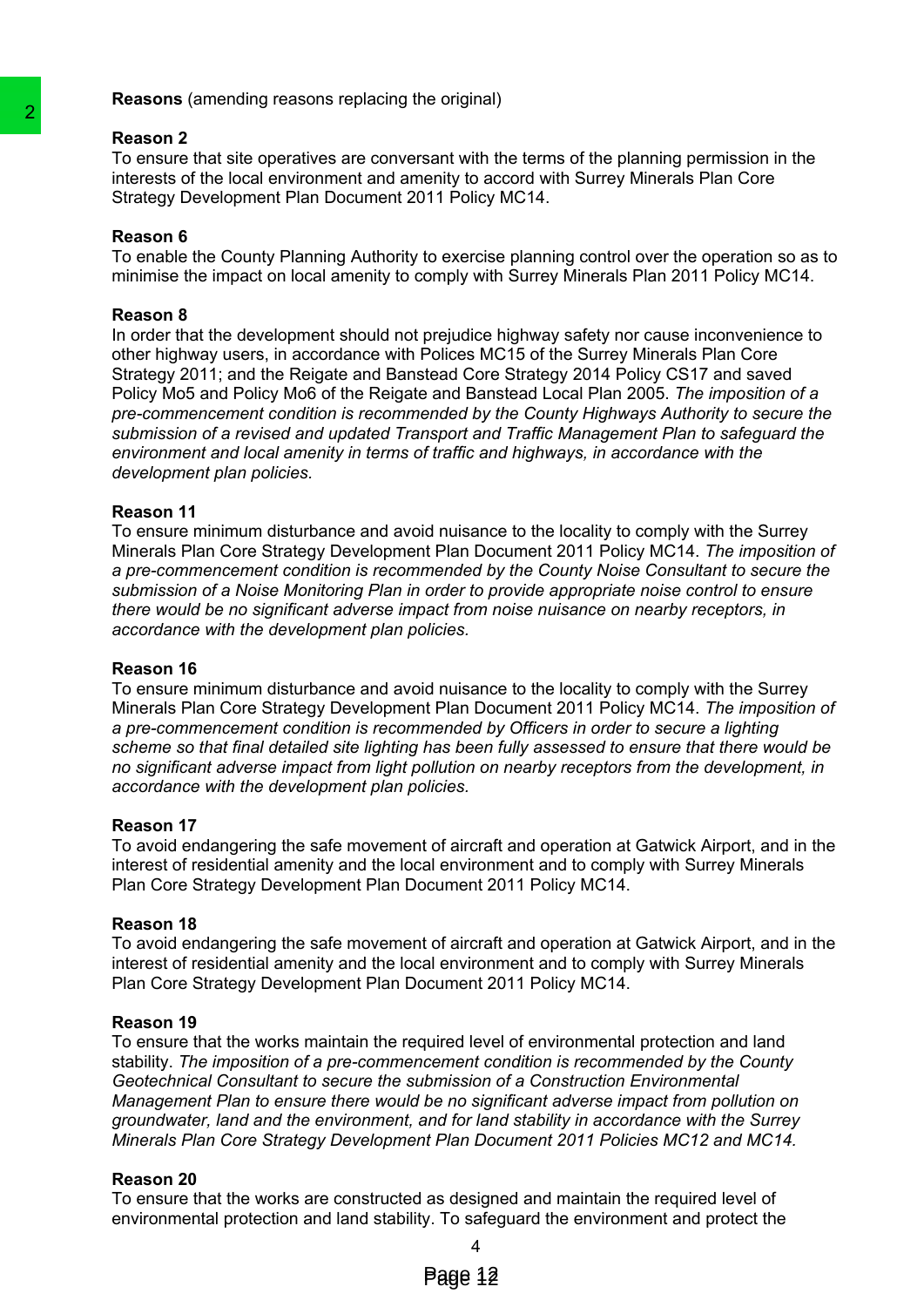amenities of the locality in accordance with the terms of the Surrey Minerals Plan Core Strategy Development Plan Document 2011 Policies MC12 and MC14.

### **Reason 21**

To safeguard the environment and protect the amenities of the locality in accordance with the terms of the Surrey Minerals Plan Core Strategy Development Plan Document 2011 Policies MC12 and MC14.

### **Reason 23**

To safeguard the environment and protect the amenities of the locality in accordance with the terms of the Surrey Minerals Plan Core Strategy Development Plan Document 2011 Policies MC12 and MC14.

### **Reason 24**

To ensure the design meets the national Non-Statutory Technical Standards for SuDS and the final drainage design does not increase flood risk on or off site, and to ensure protection of groundwater and surface water from activities at the site. *The imposition of a precommencement condition for a surface water drainage scheme is recommended by 1) the Environment Agency to ensure protection of groundwater and surface water from the activities at the site; and 2) the Lead Local Flood Authority to ensure that the development is compliant with SuDS as required the NPPF, its technical standards and governmental ministerial statement for SuDS, and in accordance with the Surrey Minerals Plan Core Strategy Development Plan Document 2011 Policy MC14.* Es MC12 and MC14.<br>
The amentities of the locality in accordance with the<br>
the amentities of the locality in accordance with the<br>
the amentities of the locality in accordance with the<br>
the amentities of the locality in acco

### **Reason 25**

To ensure the design meets the national Non-Statutory Technical Standards for SuDS and the final drainage design does not increase flood risk on or off site, and to ensure protection of groundwater and surface water from activities at the site, in accordance with the Surrey Minerals Plan Core Strategy Development Plan Document 2011 Policy MC14.